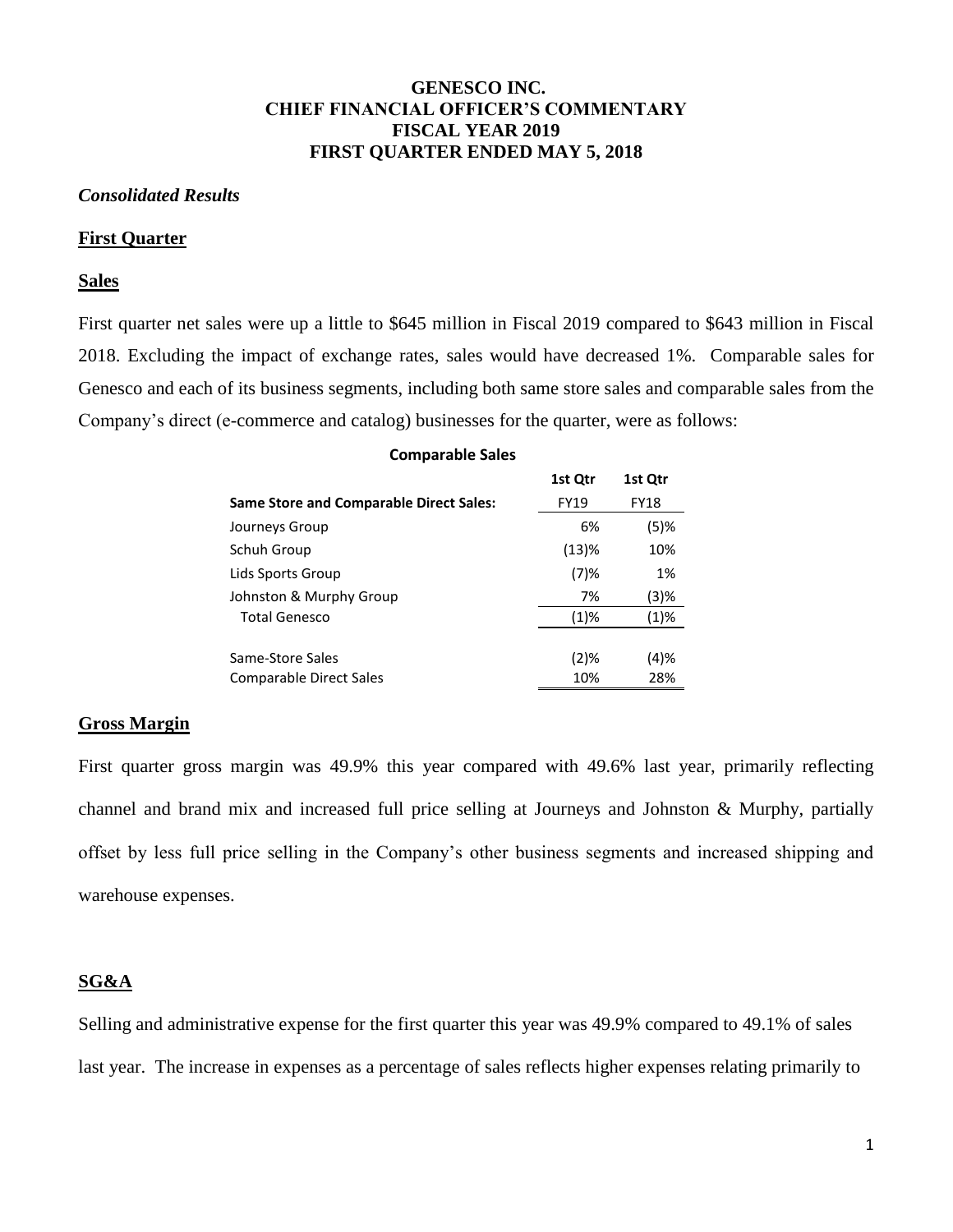selling salaries and benefits and bonus accruals. Without exchange rate increases, expense dollars would have been flat for the quarter due to the impact of stores closings, rent and other cost reductions.

## **Asset Impairment and Other Items**

The asset impairment and other charge of \$1.6 million for the first quarter of Fiscal 2019 includes \$1.3 million for asset impairments and \$0.3 million for legal and other matters. The previous year's first quarter asset impairment and other charge of \$0.1 million were asset impairments. The asset impairment and other charge are referred to as "Excluded Items" in the discussion below.

### **Operating Income (Loss)**

Genesco's operating loss for the first quarter was \$(1.8) million this year compared with operating income of \$2.8 million last year. Adjusted for the Excluded Items in both periods, the operating loss for the first quarter this year was \$(0.3) million, compared with \$2.9 million last year. Adjusted operating margin was 0.0% of sales in the first quarter of Fiscal 2019 and 0.5% last year. A reconciliation of non-GAAP financial measures to the most directly comparable GAAP measure is posted on the Company's website in conjunction with this document.

### **Interest Expense**

Net interest expense for the first quarter decreased 13% to \$1.0 million compared to \$1.2 million last year resulting from decreased average revolver borrowings in the first quarter this year.

## **Pretax Earnings (Loss)**

The pretax loss for the quarter was \$(2.9) million in Fiscal 2019 compared to pretax earnings of \$1.6 million last year. Adjusted for the Excluded Items in both years, the pretax loss for the quarter was \$(1.3) million in Fiscal 2019 compared to pretax earnings of \$1.7 million last year. A reconciliation of non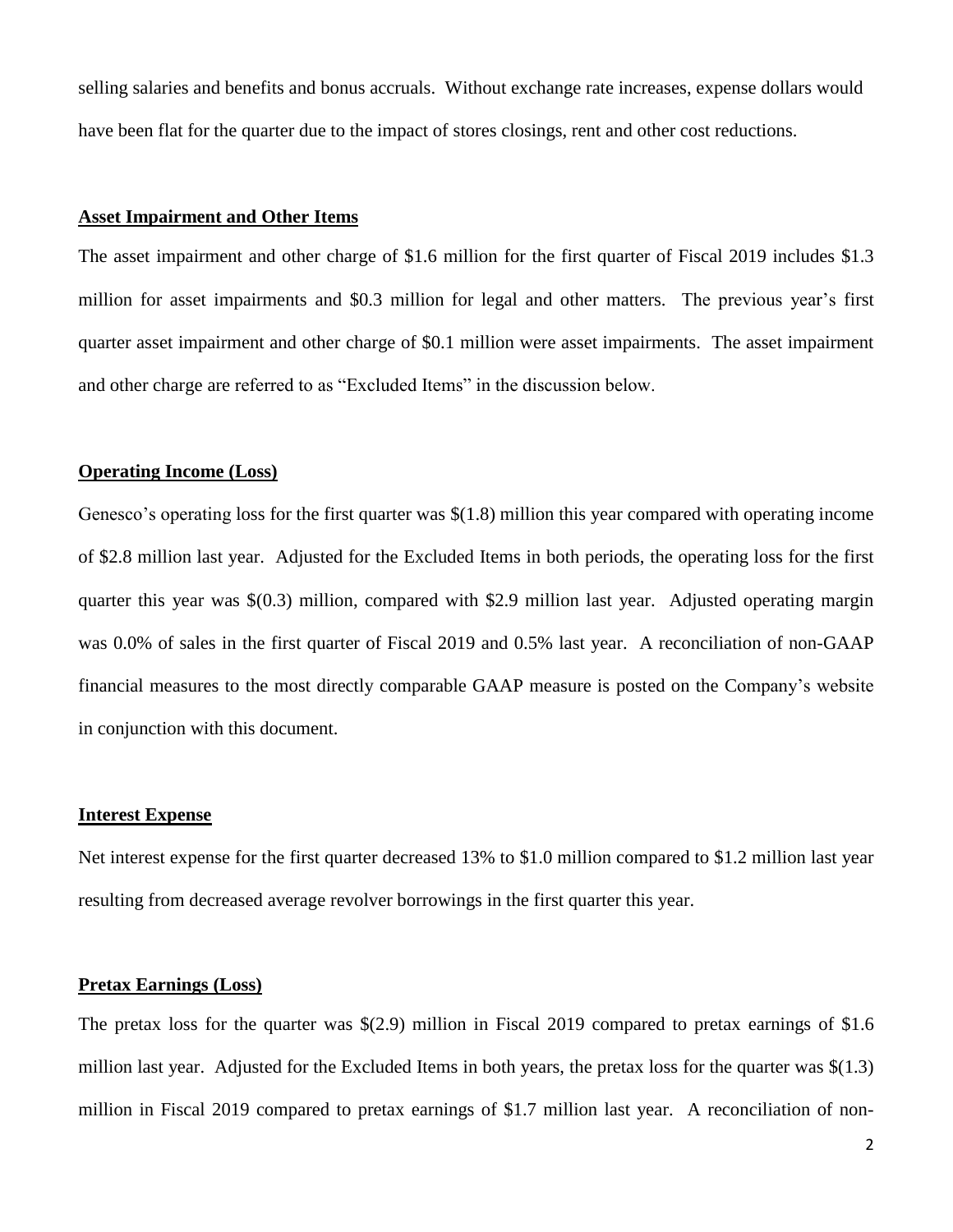GAAP financial measures to the most directly comparable GAAP measure is posted on the company's website in conjunction with this document.

### **Taxes**

The effective tax rate for the quarter was 20.3% in Fiscal 2019 compared to 38.3% last year. The adjusted tax rate, reflecting the exclusion of the Excluded Items in both years, was 15.2% in Fiscal 2019 compared to 36.7% last year. The lower adjusted tax rate for this year reflects the lower U.S. federal income tax rate following the passage of the Tax Cut and Jobs Act in December 2017 and the inability to recognize a tax benefit for certain overseas losses. A reconciliation of non-GAAP financial measures to the most directly comparable GAAP measure is posted on the company's website in conjunction with this document.

### **Earnings (Loss) From Continuing Operations After Taxes**

The loss from continuing operations was  $\S(2.3)$  million, or  $\S(0.12)$  per diluted share, in the first quarter of Fiscal 2019, compared to earnings from continuing operations of \$1.0 million, or \$0.05 per diluted share, in the first quarter last year. Adjusted for the Excluded Items in both periods and using the adjusted tax rates, the first quarter loss from continuing operations was \$(1.1) million, or \$(0.06) per diluted share in Fiscal 2019, compared with earnings from continuing operations of \$1.1 million, or \$0.06 per diluted share, last year. A reconciliation of non-GAAP financial measures to the most directly comparable GAAP measure is posted on the company's website in conjunction with this document.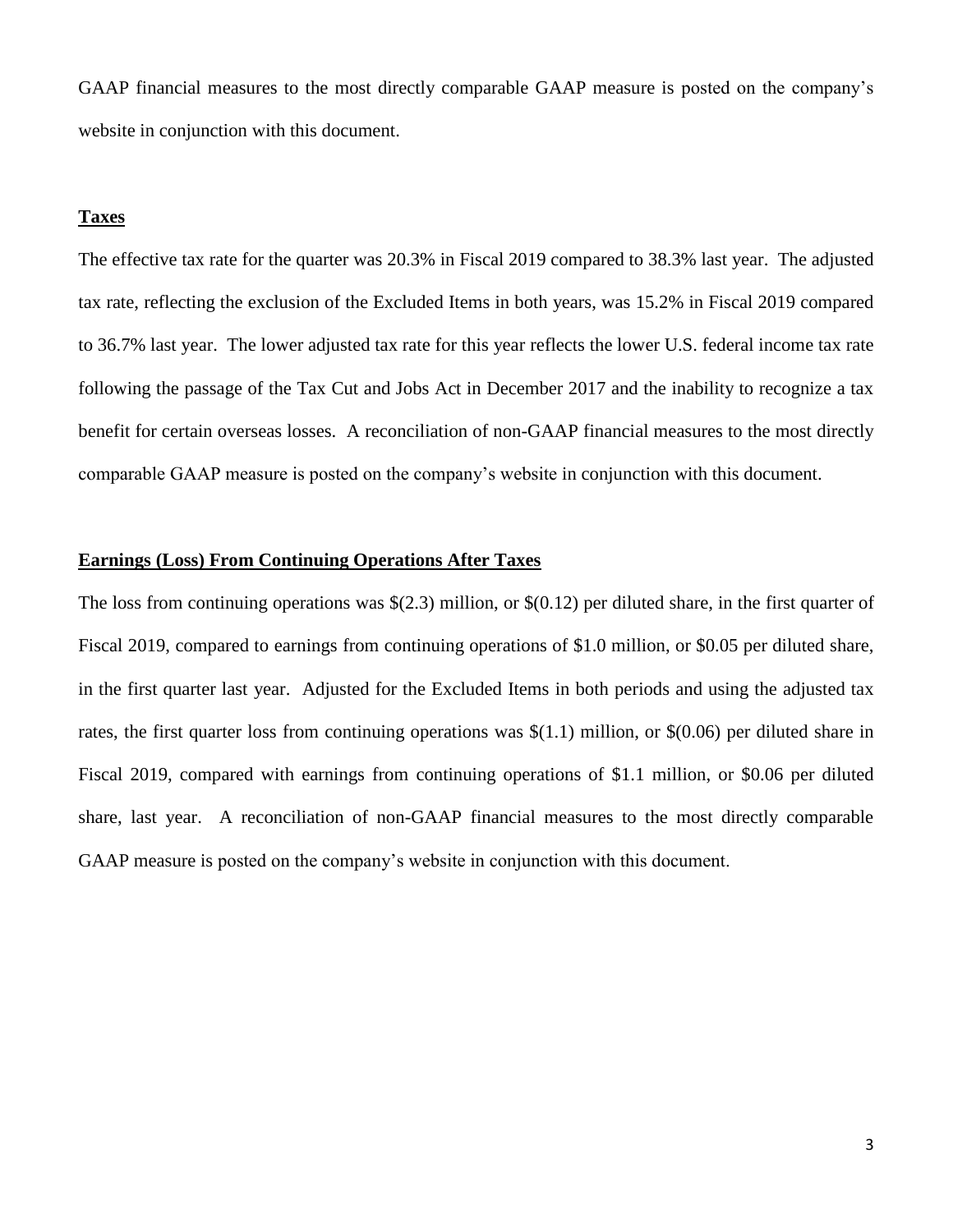### *Segment Results*

#### **Lids Sports Group**

Lids Sports Group's sales for the first quarter decreased 10.3% to \$159 million from \$177 million last year, reflecting negative comparable sales and a 6% decrease in the Group's average stores operated during the quarter when compared to last year. Comparable sales, including both same store and comparable direct sales, decreased 7% this year compared to an increase of 1% last year.

The Group's gross margin as a percent of sales decreased 40 basis points primarily reflecting increased shipping and warehouse expense. SG&A expense as a percent of sales increased 200 basis points, reflecting the inability to leverage expenses due to the negative comparable sales for the quarter, partially offset by decreased credit card expenses.

The Group's first quarter operating loss for Fiscal 2019 was \$(5.4) million, or (3.4)% of sales, up from a loss of \$(1.8) million, or (1.0)% of sales, last year.

### **Journeys Group**

Journeys Group's sales for the quarter increased 7.8% to \$306 million from \$284 million last year. Combined comparable sales increased 6% for the first quarter of Fiscal 2019 compared with a 5% decrease last year.

Gross margin for the Journeys Group increased 40 basis points in the quarter due primarily to increased initial margins and decreased markdowns, partially offset by higher shipping and warehouse expenses. The Journeys Group's SG&A expense decreased 150 basis points as a percent of sales for the first quarter, reflecting leverage of occupancy related costs and depreciation, partially offset by increased bonus expense.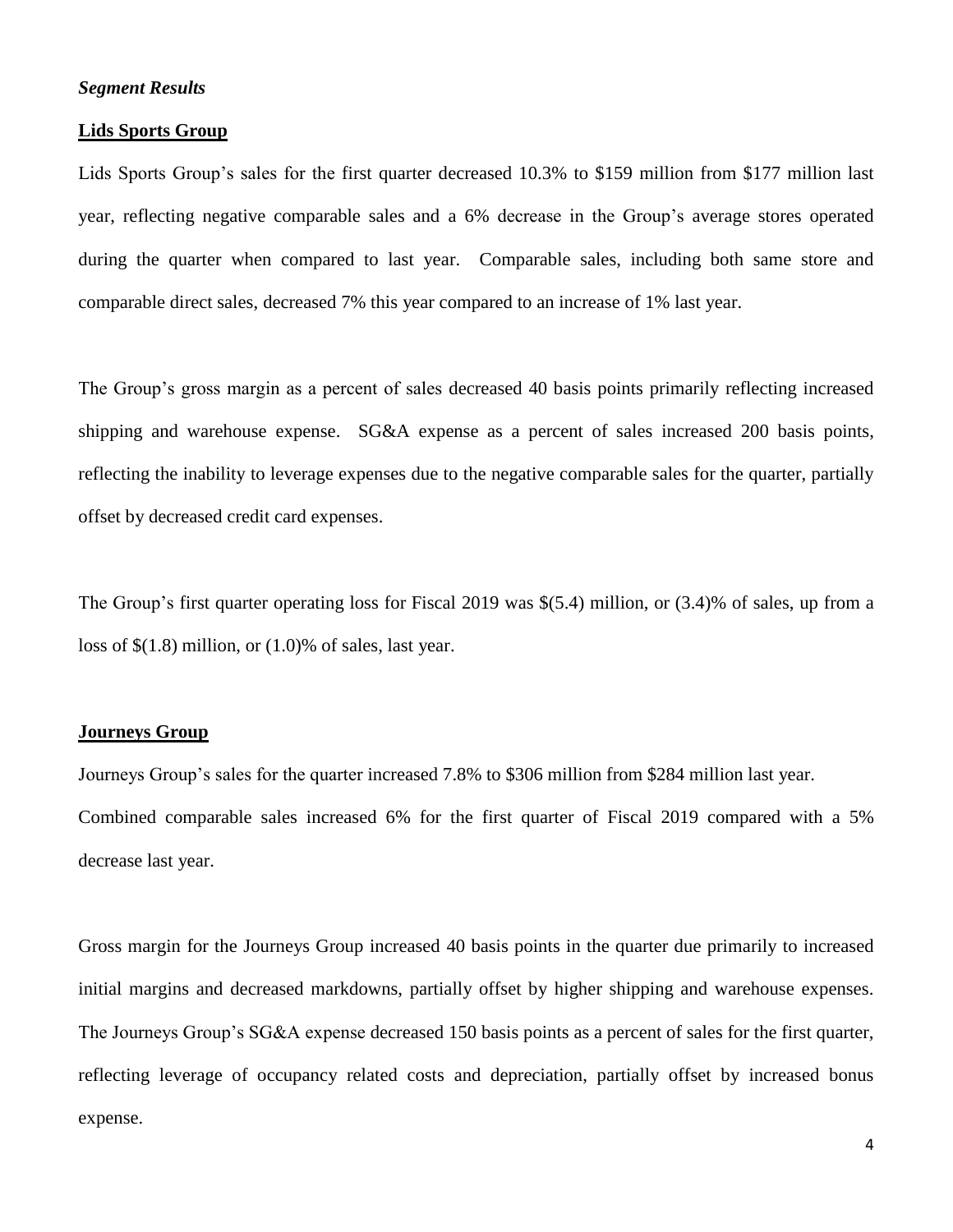The Journeys Group's operating income for the first quarter of Fiscal 2019 was \$13.6 million, or 4.5% of sales, compared to \$7.5 million, or 2.6% of sales, last year.

## **Schuh Group**

Schuh Group's sales for the quarter increased 5.0% to \$80 million, compared to \$76 million last year. Schuh Group sales increased \$8.7 million due to increases in exchange rates during the first quarter this year compared to the same period last year. Total comparable sales decreased 13% compared to a 10% increase in comparable sales last year.

Gross margin for Schuh Group decreased 70 basis points in the quarter due primarily to increased promotional activity. Schuh Group's SG&A expense increased 540 basis points reflecting the inability to leverage expenses, particularly occupancy related costs, due to the negative comparable sales for the quarter, partially offset by decreased bonus expense.

Schuh Group's operating loss for the first quarter of Fiscal 2019 was \$(5.6) million, or (7.0)% of sales compared with \$(0.7) million, or (0.9)% of sales last year. Schuh Group's operating loss increased \$0.6 million due to increases in exchange rates during the first quarter this year compared to the same period last year.

### **Johnston & Murphy Group**

Johnston & Murphy Group's first quarter sales increased 4.0% to \$76 million, compared to \$73 million in the first quarter last year.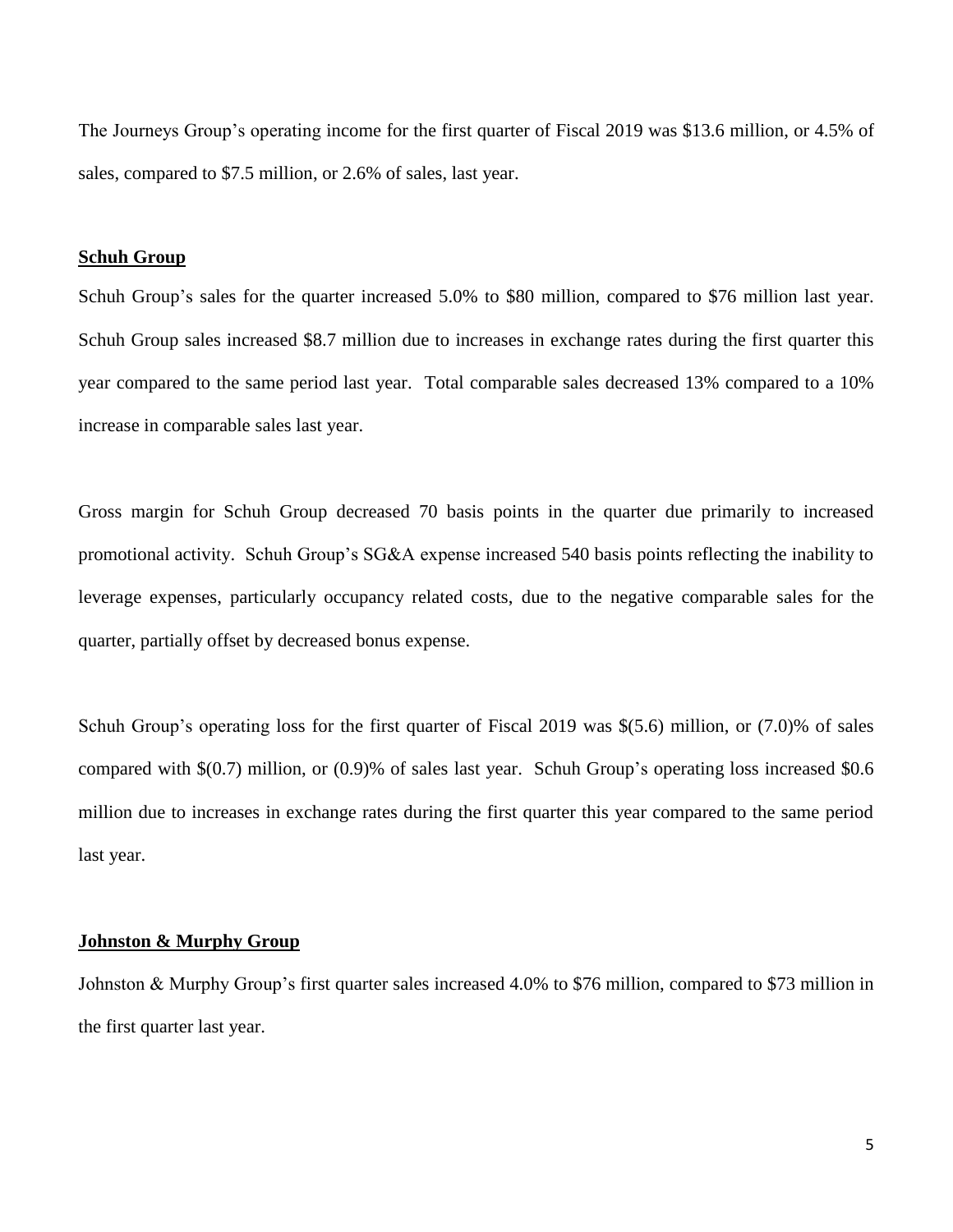Johnston & Murphy wholesale sales decreased 7% for the quarter. Combined comparable sales increased 7% for the first quarter of Fiscal 2019 compared to a 3% decrease last year.

Johnston & Murphy's gross margin for the Group increased 210 basis points in the quarter primarily due to increased weighting of retail sales, which carry a higher gross margin, and lower warehouse expenses this year. SG&A expense as a percent of sales increased 70 basis points due to increased rent expense and selling salaries, due primarily to a higher weighting of retail sales, and increased bonus expense, partially offset by decreased advertising expenses.

The Group's operating income for the first quarter of Fiscal 2019 was \$5.0 million or 6.6% of sales, compared to \$3.8 million, or 5.2% of sales last year.

### **Licensed Brands**

Licensed Brands' sales decreased 27.1% to \$24 million in the first quarter of Fiscal 2019, compared to \$33 million in the first quarter last year, primarily reflecting decreased sales in Dockers Footwear and the expiration of a small footwear license.

Licensed Brands' gross margin was down 130 basis points due to lower initial margins, reflecting increased closeout sales.

SG&A expense as a percent of sales increased 430 basis points due to decreased leverage from the lower sales across most expense categories and increased bonus expense, partially offset by decreased royalty, bad debt and advertising expenses.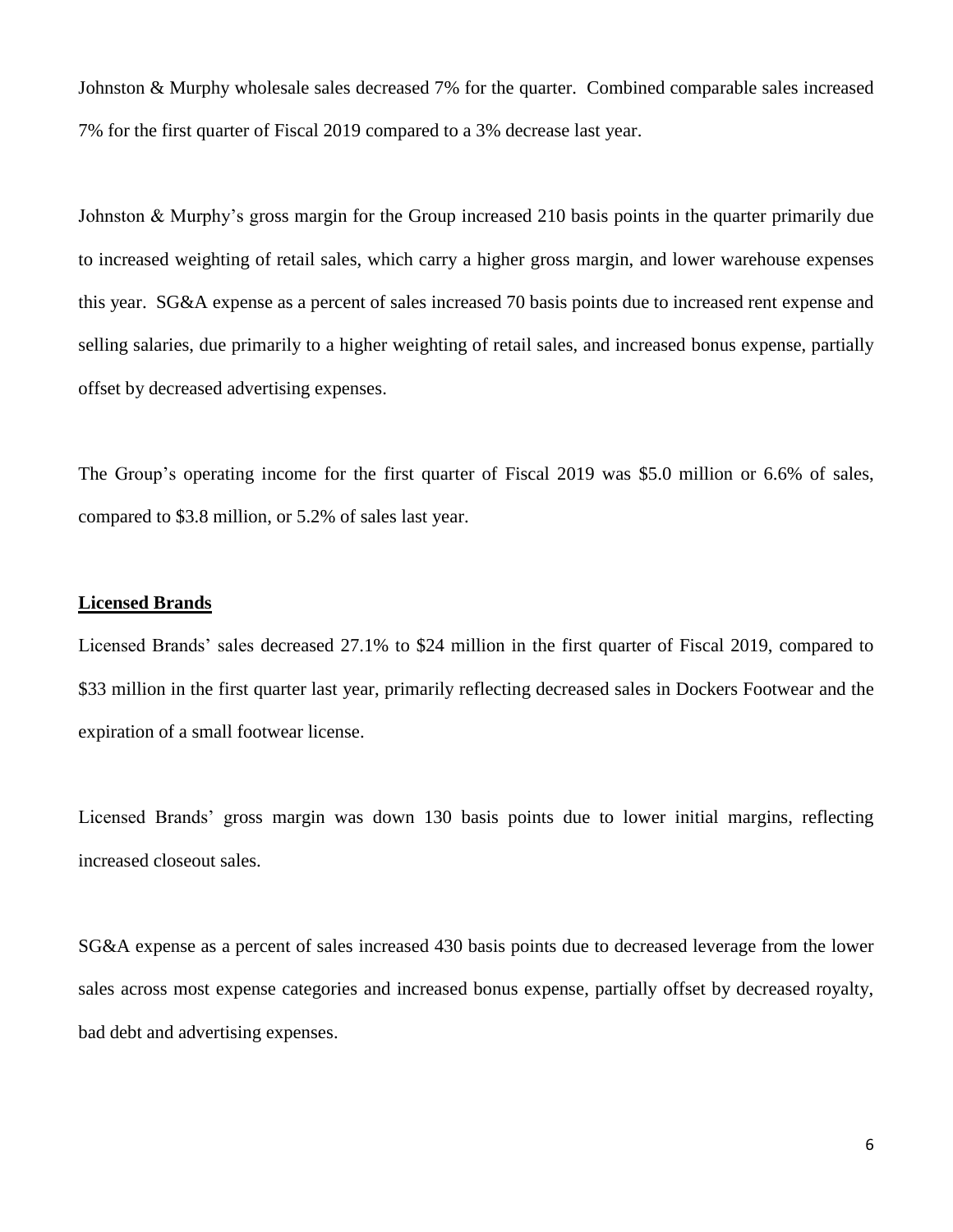Operating income for the first quarter of Fiscal 2019 was \$0.3 million or 1.3% of sales, compared to \$2.3 million, or 6.9% of sales, last year.

### **Corporate**

Corporate expenses were \$9.8 million or 1.5% of sales for the first quarter of Fiscal 2019, compared to \$8.3 million or 1.3% of sales, last year. Adjusted for the applicable Excluded Items, corporate expenses were \$8.2 million this year compared to \$8.1 million last year, reflecting increased professional fees, partially offset by decreased other corporate expenses. A reconciliation of non-GAAP financial measures to the most directly comparable GAAP measures is posted on the Company's website in conjunction with this document.

### *Balance Sheet*

### **Cash**

Cash at the end of the first quarter was \$31 million compared with \$43 million last year. We ended the quarter with \$28 million in U.K. debt, compared with \$29 million in U.K. debt last year. Domestic revolver borrowings were \$78 million at the end of the first quarter this year compared to \$109 million for the first quarter last year. The domestic revolver borrowings included \$14 million related to Genesco (UK) Limited and \$42 million related to GCO Canada, with \$22 million in U.S. dollar borrowings at the end of the first quarter of Fiscal 2019.

We did not repurchase any shares in the first quarter of Fiscal 2019. As of the end of the first quarter of Fiscal 2019, we still have about \$24 million remaining under the most recent buyback authorization. We repurchased 275,300 shares in the first quarter of Fiscal 2018 for a cost of \$16.2 million at an average price per share of \$58.71.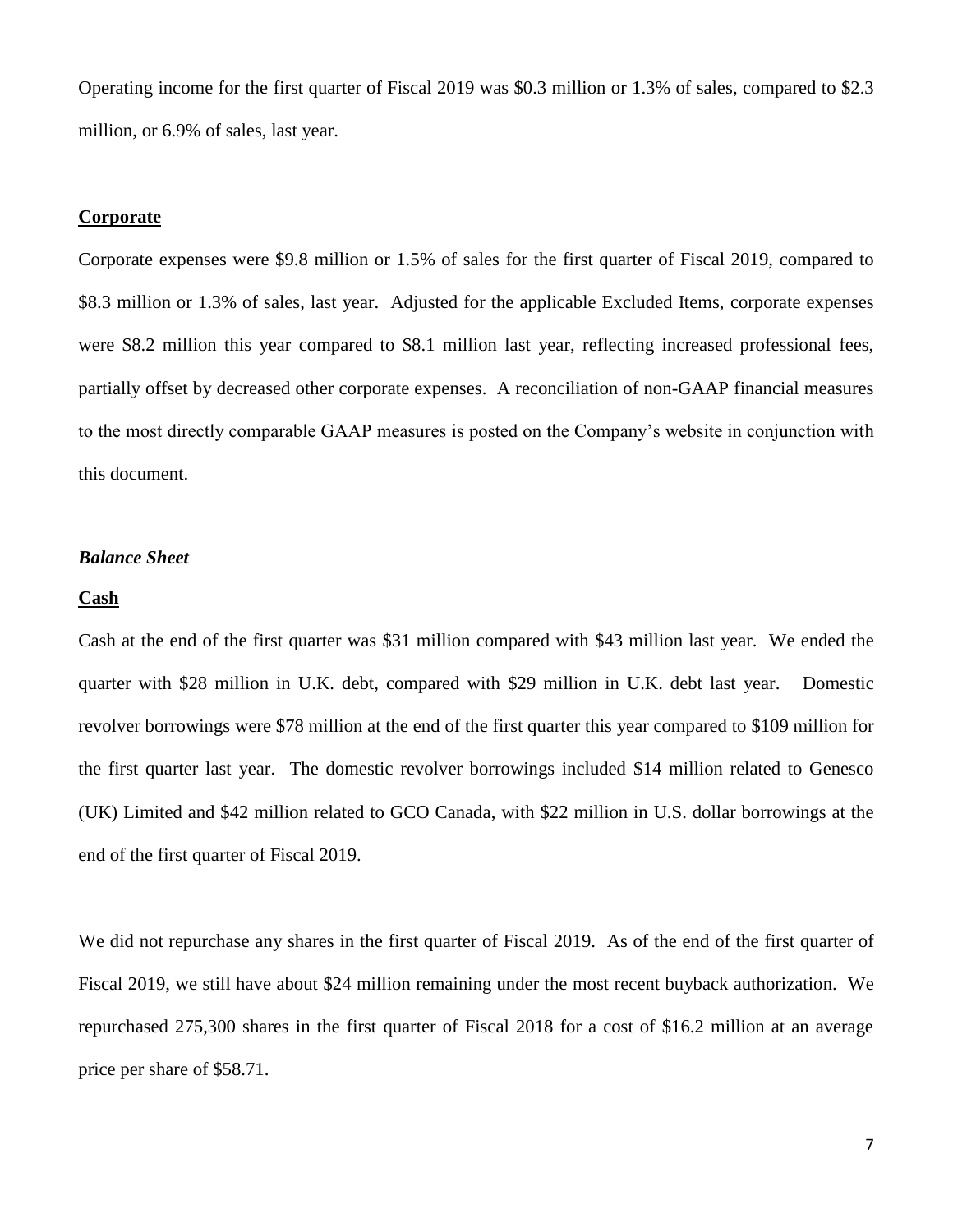## **Inventory**

Inventories decreased 4% in the first quarter of Fiscal 2019 on a year-over-year basis. Retail inventory per square foot decreased 1%.

## *Capital Expenditures and Store Count*

For the first quarter, capital expenditures were \$20 million and depreciation and amortization was \$20 million. During the quarter, we opened 21 new stores and closed 35 stores. Excluding Locker Room by Lids in Macy's stores, we ended the quarter with 2,558 stores compared with 2,632 stores at the end of the first quarter last year, or a decrease of 3%. Square footage was down 2% on a year-over-year basis, both including and excluding the Macy's locations. The store count as of May 5, 2018 included:

| <b>Total Stores and Macy's Locations</b>        | 2,680 |
|-------------------------------------------------|-------|
| Locker Room by Lids in Macy's stores            | 122   |
| <b>Total Stores</b>                             | 2,558 |
| (including 8 stores in Canada)                  |       |
| Johnston & Murphy Stores and Factory stores     | 182   |
| <b>Schuh Stores</b>                             | 136   |
| Journeys Kidz stores                            | 245   |
| Little Burgundy                                 | 39    |
| Journeys stores (including 46 stores in Canada) | 937   |
| Lids Clubhouse stores                           | 20    |
| Canada)                                         |       |
| Lids Locker Room Stores (including 29 stores in | 159   |
| Lids stores (including 114 stores in Canada)    | 840   |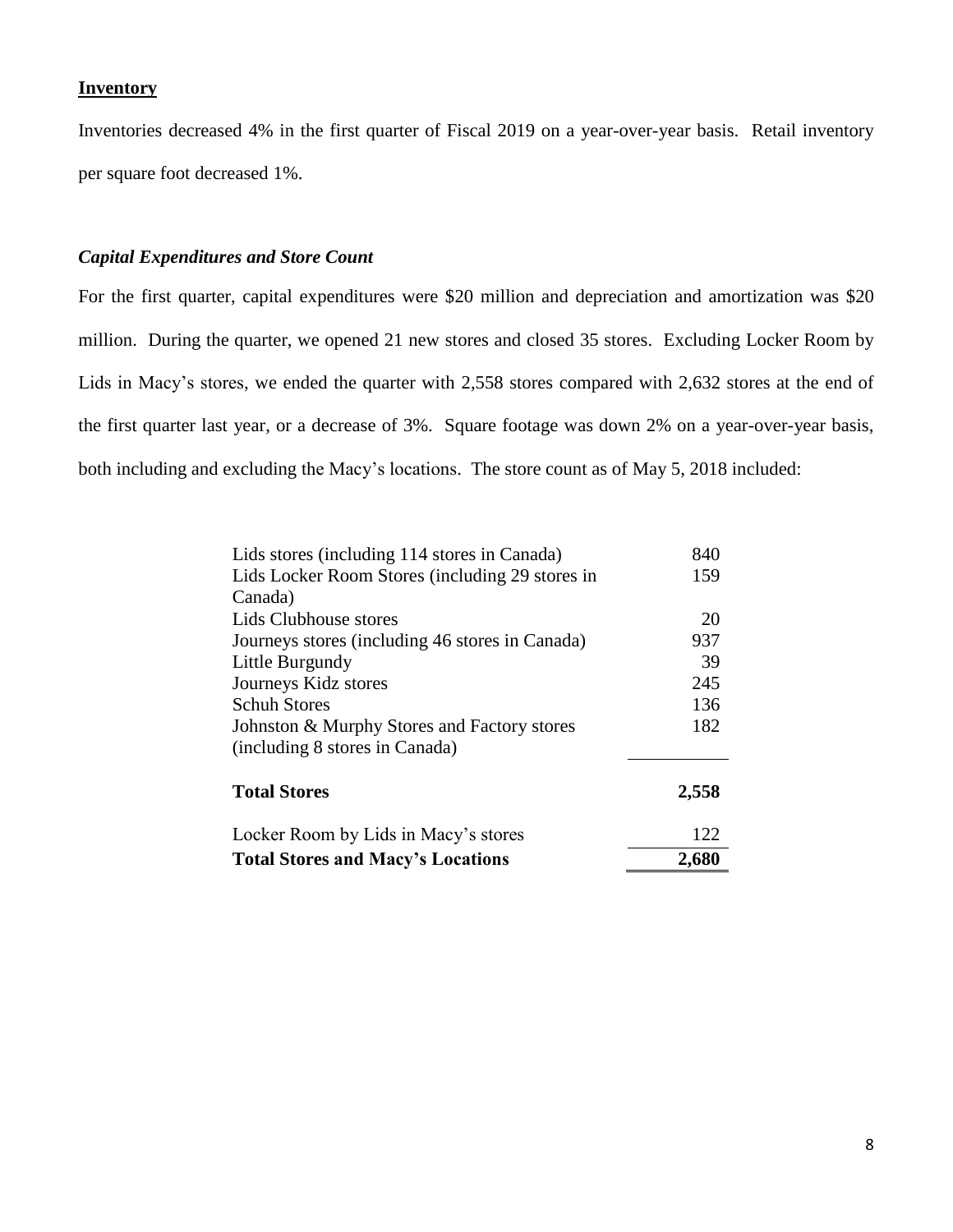For Fiscal 2019, we are forecasting capital expenditures of approximately \$70-\$75 million and depreciation and amortization of about \$78 million. Projected square footage is expected to decrease approximately 1% for Fiscal 2019. Our current store openings and closing plans by chain are as follows:

|                                    | <b>Actual</b><br><b>Jan 2018</b> | Projected<br><b>New</b> | Projected<br><b>Closings</b> | Projected<br><b>Jan 2019</b> |
|------------------------------------|----------------------------------|-------------------------|------------------------------|------------------------------|
|                                    |                                  |                         |                              |                              |
| <b>Journeys Group</b>              | 1,220                            | 28                      | (29)                         | 1,219                        |
| Journeys stores (U.S.)             | 893                              | 15                      | (24)                         | 884                          |
| Journeys stores (Canada)           | 46                               | $\overline{0}$          | 0                            | 46                           |
| Little Burgundy                    | 39                               | 3                       | (1)                          | 41                           |
| Journeys Kidz stores               | 242                              | 10                      | (4)                          | 248                          |
| <b>Johnston &amp; Murphy Group</b> | 181                              | 5                       | $\bf{0}$                     | 186                          |
| <b>Schuh Group</b>                 | 134                              | 7                       | (4)                          | 137                          |
| <b>Lids Sports Group</b>           | 1,159                            | 18                      | (69)                         | 1,108                        |
| Lids hat stores (U.S.)             | 739                              | 9                       | (34)                         | 714                          |
| Lids hat stores (Canada)           | 114                              | $\overline{2}$          | (6)                          | 110                          |
| Locker Room stores (U.S.)          | 134                              | 1                       | (12)                         | 123                          |
| Locker Room stores (Canada)        | 29                               | 0                       | (1)                          | 28                           |
| Clubhouse stores                   | 21                               | $\overline{0}$          | (4)                          | 17                           |
| Locker Room by Lids (Macy's)       | 122                              | 6                       | (12)                         | 116                          |
| <b>Total Stores</b>                | 2,694                            | 58                      | (102)                        | 2,650                        |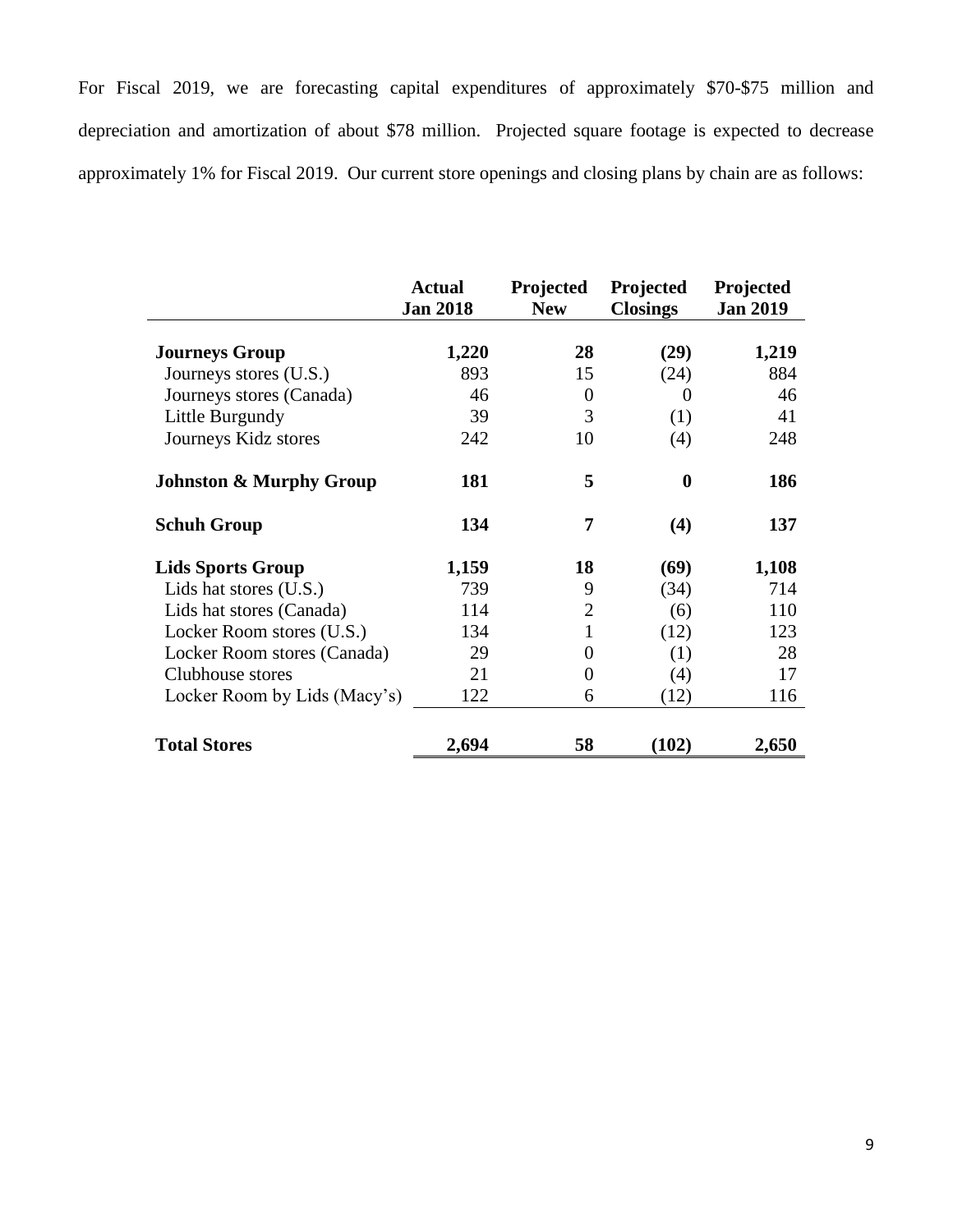# *Comparable Sales Assumptions in Fiscal 2019 Guidance*

Our guidance for Fiscal 2019 assumes comparable sales (including both same store sales and comparable direct sales) for each retail segment by quarter as follows:

|                         | <b>Actual</b> | <b>Guidance</b> | <b>Guidance</b> | <b>Guidance</b> |             |
|-------------------------|---------------|-----------------|-----------------|-----------------|-------------|
|                         | Q1            | $\overline{Q}2$ | $\overline{Q}3$ | Q <sub>4</sub>  | <b>FY19</b> |
| Journeys Group          | 6%            | $4 - 5\%$       | $2 - 3\%$       | $0 - 2\%$       | $3 - 4%$    |
| Lids Sports Group       | (7)%          | $(4)-(2)\%$     | $(2) - 1\%$     | $0 - 4\%$       | $(3)-(1)\%$ |
| Schuh Group             | (13)%         | $(7)-(1)\%$     | $(2) - 1\%$     | $0 - 2\%$       | $(5)-(2)\%$ |
| Johnston & Murphy Group | 7%            | $3 - 4\%$       | $2 - 3\%$       | $0 - 2\%$       | $2 - 4%$    |
| <b>Total Genesco</b>    | (1)%          | $0 - 2\%$       | $0 - 2\%$       | $0 - 2\%$       | $0 - 2\%$   |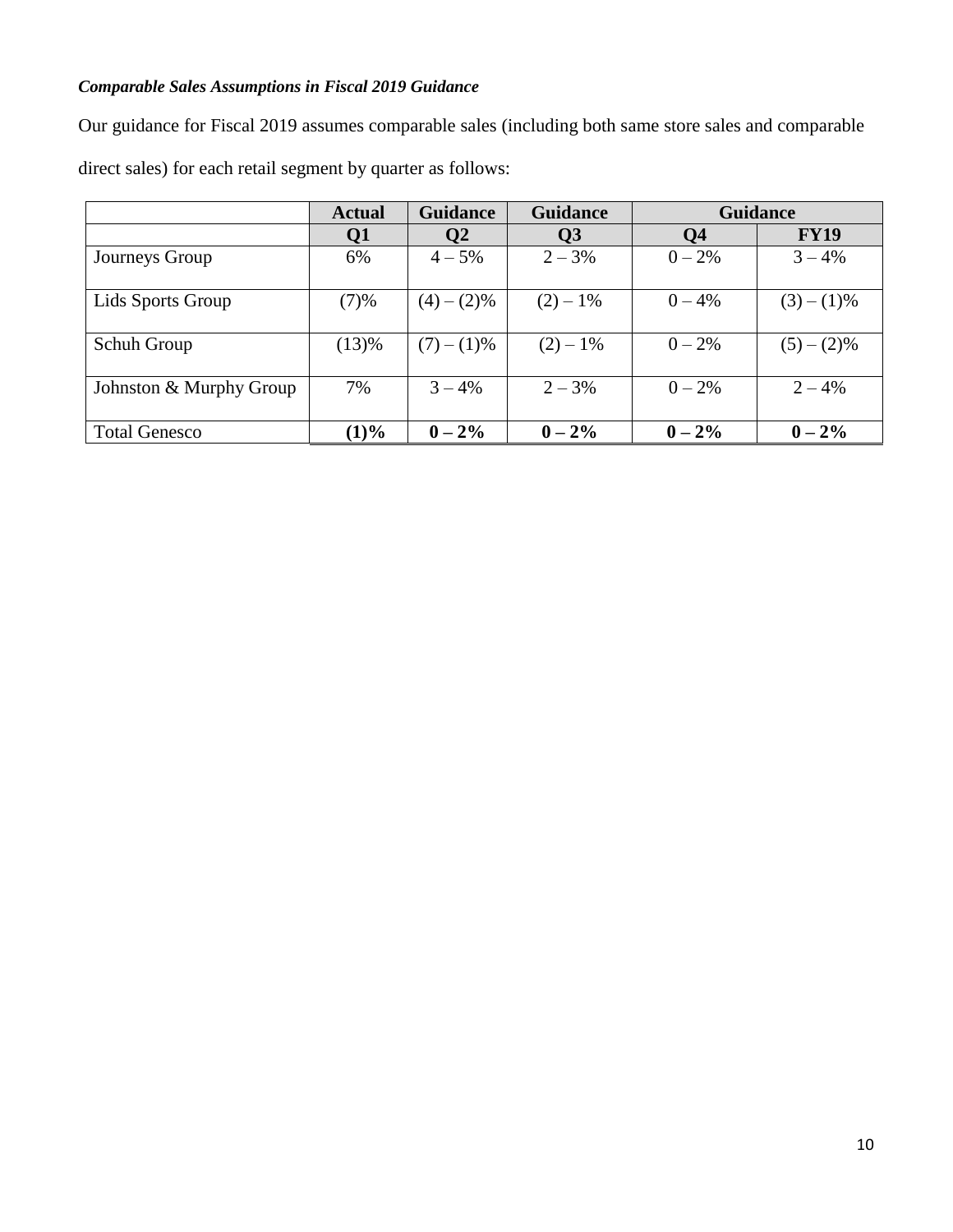### **Cautionary Note Concerning Forward-Looking Statements**

This presentation contains forward-looking statements, including those regarding the performance outlook for the Company and its individual businesses (including, without limitation, sales, expenses, margins and earnings) and all other statements not addressing solely historical facts or present conditions. Actual results could vary materially from the expectations reflected in these statements. A number of factors could cause differences. These include adjustments to estimates and projections reflected in forwardlooking statements, including the level and timing of promotional activity necessary to maintain inventories at appropriate levels; the Company's ability to complete the sale of the Lids Sports Group business on acceptable terms and the timing of any sale transaction; the timing and amount of non-cash asset impairments related to retail store fixed assets and intangible assets of acquired businesses; the effectiveness of the Company's omnichannel initiatives; costs associated with changes in minimum wage and overtime requirements; the level of chargebacks from credit card users for fraudulent purchases or other reasons; weakness in the consumer economy and retail industry; competition in the Company's markets, including online and including competition from some of the Company's vendors in both the licensed sports and branded footwear markets; fashion trends that affect the sales or product margins of the Company's retail product offerings; weakness in shopping mall traffic and challenges to the viability of malls where the Company operates stores, related to planned closings of department stores or other factors; the effects of the implementation of federal tax reform on the estimated tax rate reflected in certain forward-looking statements; the imposition of tariffs on imported products or the disallowance of tax deductions on imported products; changes in buying patterns by significant wholesale customers; bankruptcies or deterioration in financial condition of significant wholesale customers or the inability of wholesale customers or consumers to obtain credit; disruptions in product supply or distribution; unfavorable trends in fuel costs, foreign exchange rates, foreign labor and material costs, and other factors affecting the cost of products; the effects of the British decision to exit the European Union, including potential effects on consumer demand, currency exchange rates, and the supply chain; the Company's ability to continue to complete and integrate acquisitions, expand its business and diversify its product base; changes in the timing of holidays or in the onset of seasonal weather affecting period-to-period sales comparisons; and the performance of athletic teams, the participants in major sporting events such as the NBA finals, Super Bowl and World Series, developments with respect to certain individual athletes, and other sports-related events or changes that may affect period-to-period comparisons in the Company's Lids Sports Group retail businesses. Additional factors that could affect the Company's prospects and cause differences from expectations include the ability to build, open, staff and support additional retail stores and to renew leases in existing stores and control occupancy costs, and to conduct required